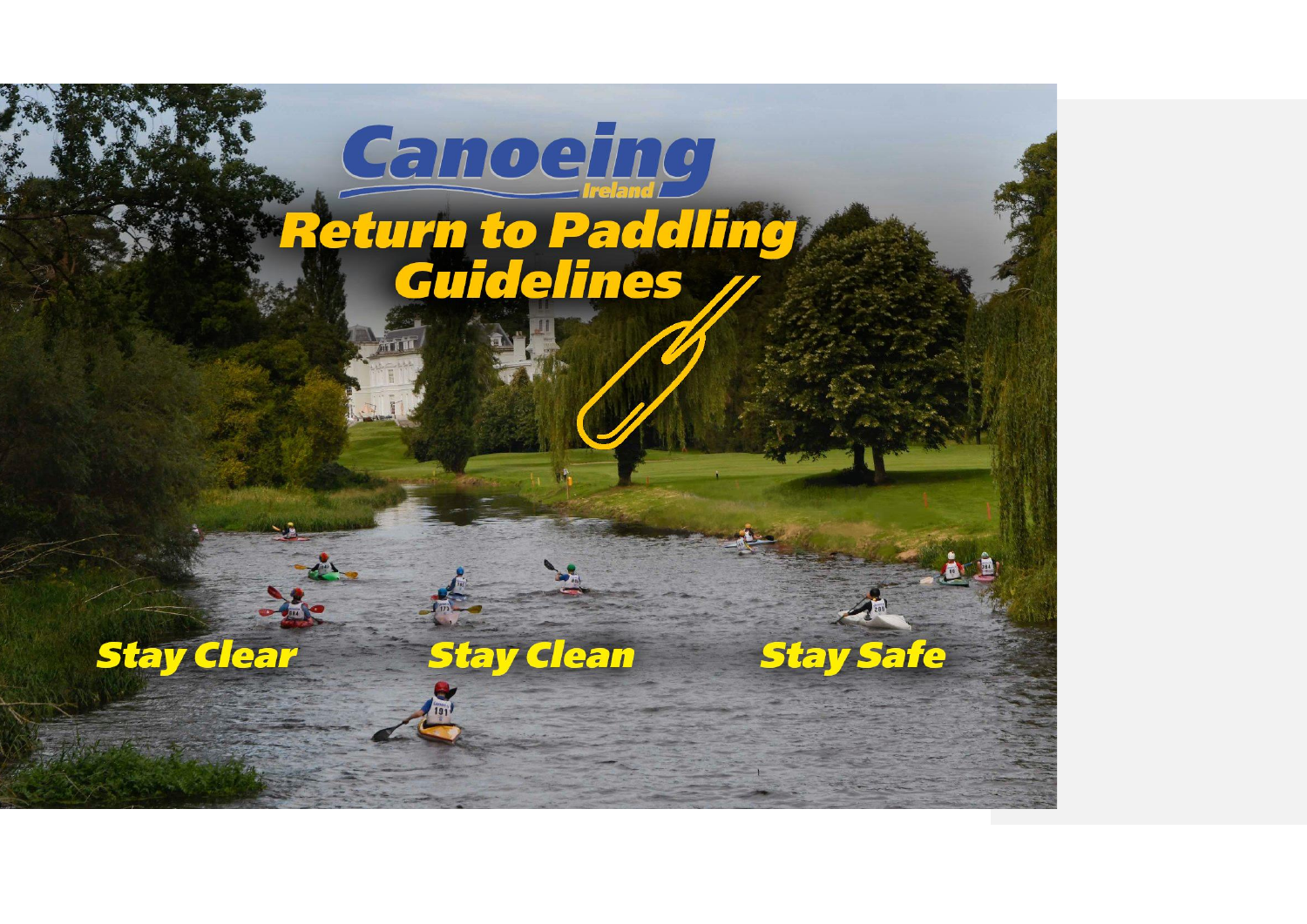**Key Considerations to get back on the water**



M

**Follow government and HSE advice and legislation** 

**Maintain Social Distancing**





**Observe hygiene rules**

**If in doubt – Don't go out**

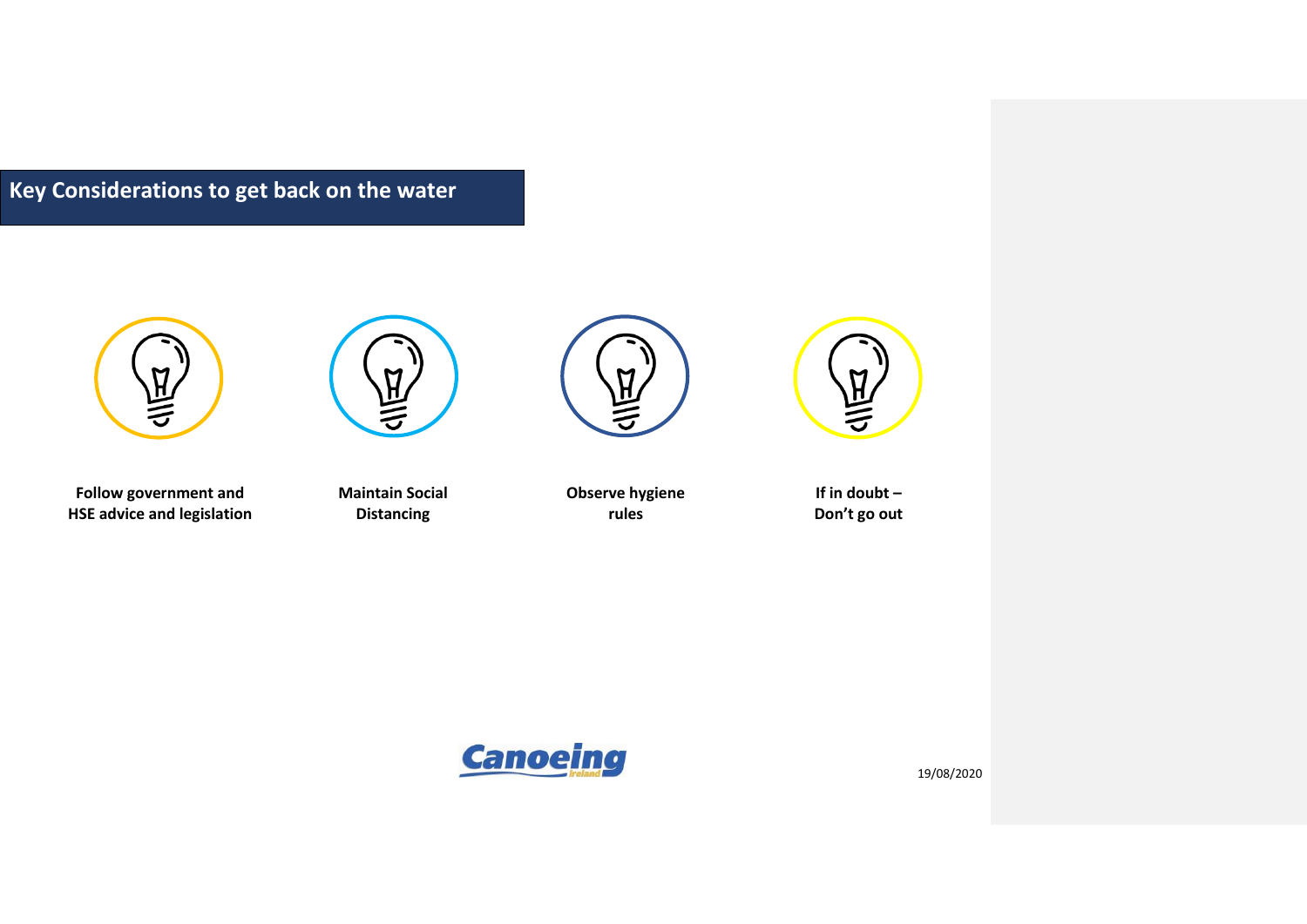# **Considerations for Specific Groups**



# **Activities**

Strict social distancing, equipment and building sterilisation and group size protocols need to be followed



**Events**

Events may take place with limited spectators in levels 1 & 2. Including indoor events. Exemptions in level 3 & 4 for elite sporting events, with no spectators



Club facilities and shared equipment may only be used in Levels 1-3, and then only under strict distancing and hygiene protocols



**At Risk Individuals** Consideration required for underlying health conditions, ability to maintain distancing measures and requirements of accompanying family/carers.



# **High Performance**

Gym/ indoor training only in Levels 1-3, and then with distancing restrictions. Outdoor training in small socially distanced groups in line with the





**Training & Education** Instructor training and assessment may take place in level 1&2. Skills training can take place by following guidelines and making adaptations to rescues

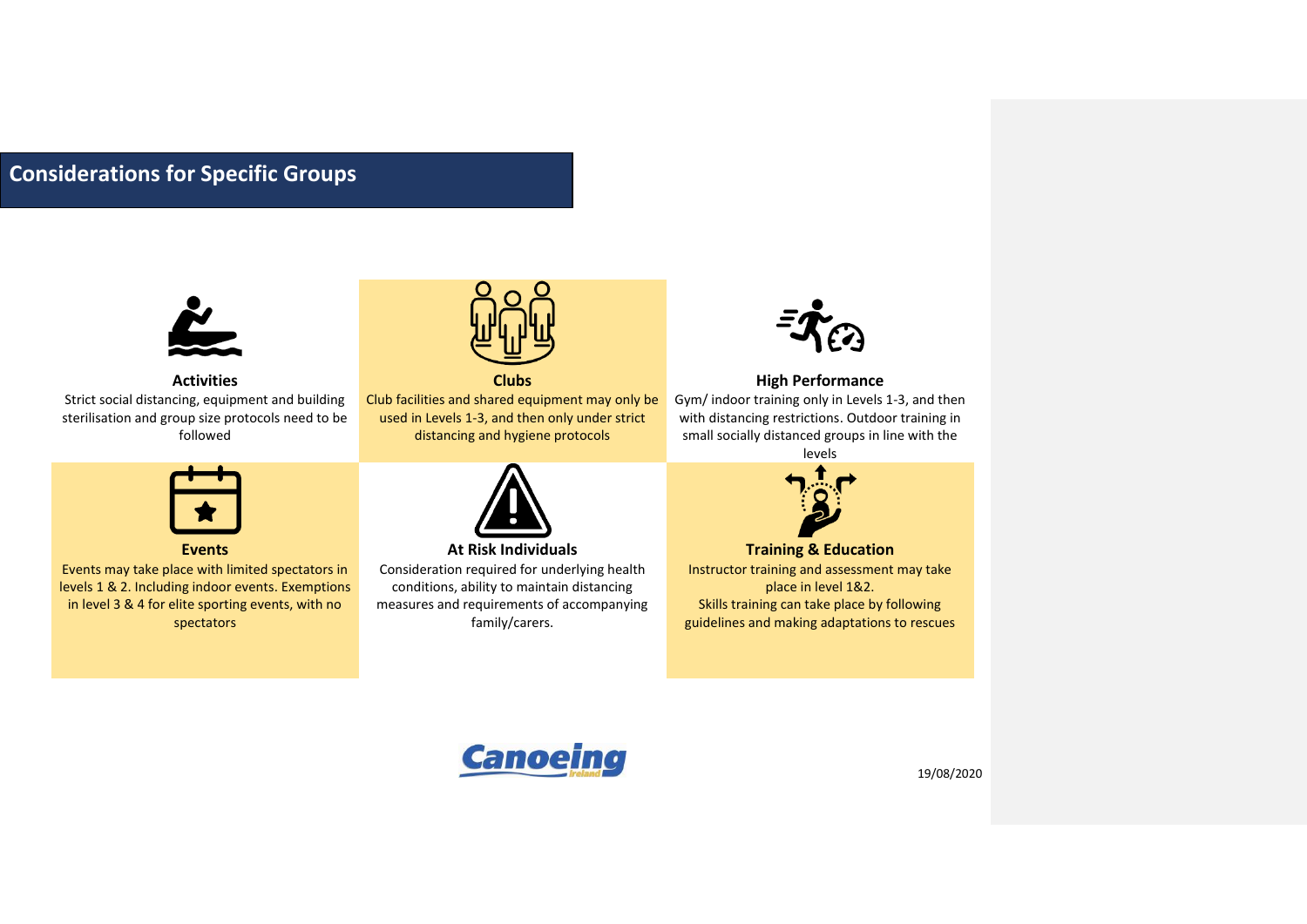| <b>Level 5 ACTIVITY</b>  |                                    | Level 5                           | 19 <sup>th</sup> April                                                           | 26 <sup>th</sup> April                                                           |
|--------------------------|------------------------------------|-----------------------------------|----------------------------------------------------------------------------------|----------------------------------------------------------------------------------|
| <b>Social Distancing</b> |                                    | 2 Meters                          | 2 meters                                                                         | 2 meters                                                                         |
| <b>Training</b><br>Group | Peer                               | Note 1                            | Note 2                                                                           | Yes Note 2                                                                       |
|                          | <b>Instructed</b>                  | <b>No</b>                         | Note 2                                                                           | Note 3                                                                           |
|                          | Coached*                           | <b>No</b>                         | Note 2                                                                           | Note 3                                                                           |
| <b>Group Size</b>        |                                    | <b>Individual exercise Note 1</b> | <b>Individual exercise Note 1</b>                                                | Note 3 Note 4                                                                    |
| <b>Travel from Home</b>  |                                    | <b>5km from home radius</b>       | Travel within your county or<br>20km from your home if<br>crossing county bounds | Travel within your county or<br>20km from your home if<br>crossing county bounds |
| <b>Rescuing</b>          | Self                               | Yes                               | Yes                                                                              | Yes                                                                              |
|                          | <b>Assisted</b>                    | <b>No</b>                         | <b>No</b>                                                                        | <b>No</b>                                                                        |
| <b>Equipment</b>         | Own                                | <b>Yes</b>                        | <b>Yes</b>                                                                       | Yes                                                                              |
|                          | <b>Shared</b>                      | <b>No</b>                         | <b>No</b>                                                                        | <b>No</b>                                                                        |
| <b>Location</b>          | <b>Flat Water</b>                  | <b>Yes</b>                        | <b>Yes</b>                                                                       | Yes Note 4                                                                       |
|                          | <b>Moving Water</b>                | Yes                               | Yes                                                                              | Yes Note 4                                                                       |
| <b>Activity</b>          | <b>Intro Courses</b>               | <b>No</b>                         | <b>No</b>                                                                        | <b>No</b>                                                                        |
|                          | <b>Skills Training</b>             | <b>No</b>                         | Note 2                                                                           | Note 2 Note 3                                                                    |
| <b>Facilities</b>        | <b>Gym/Showers</b>                 | <b>No</b>                         | <b>No</b>                                                                        | <b>No</b>                                                                        |
|                          | <b>Social</b><br><b>Gatherings</b> | <b>No</b>                         | <b>No</b>                                                                        | <b>No</b>                                                                        |

\*coaching refers to performance coaching of established teams/groups within the CI performance system

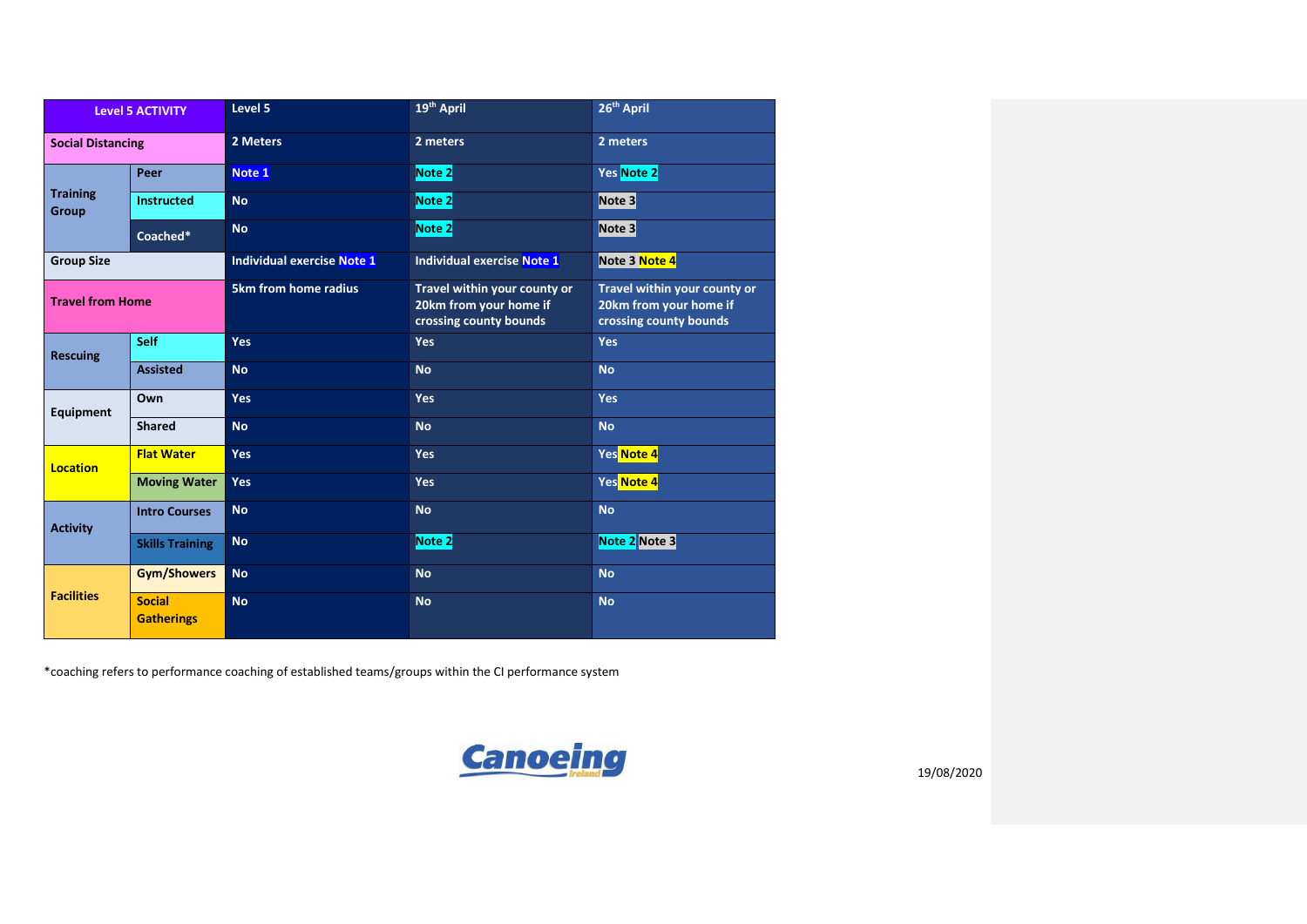# **Note 1: Outdoor Exercise**

People may meet with people from one other household in outdoor settings when taking exercise.

## **Note 2: High performance training**

Training for additional high performing athletes, as approved by Sport Ireland can resume

### **Note 3: Underage training**

Underage non-contact outdoor training in pods of 15 can recommence

# **Note 4: Outdoor Activity**

Outdoor distanced sport for adults can begin to take place. Activities should be on a socially distanced basis and may take place between a maximum of two households. Ensure adherence to Canoeing Ireland safety guidelines around group size.

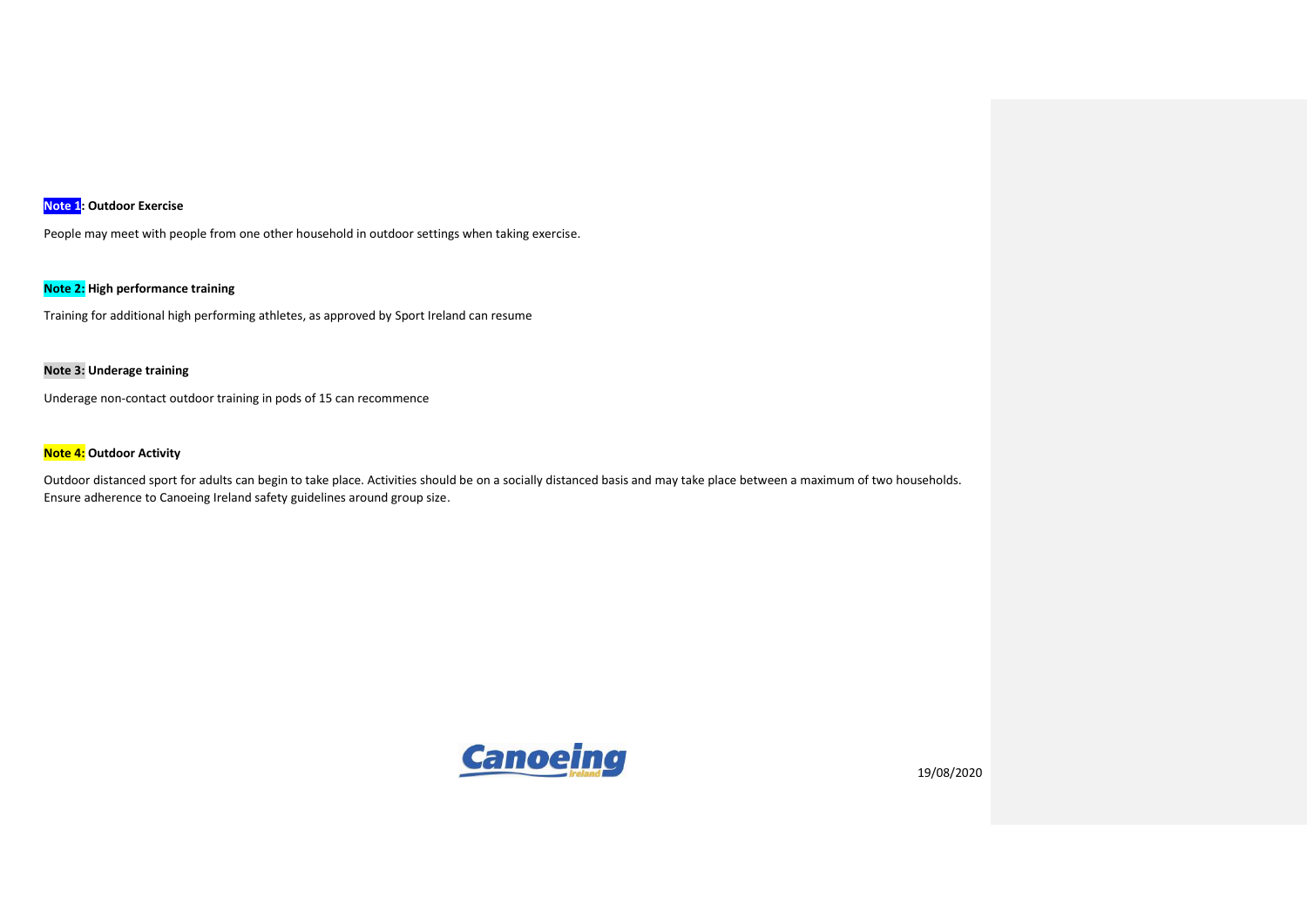| Level 5                        | <b>Guidelines</b>                                                                                                                                                                                                                                                                                                                                                                         |
|--------------------------------|-------------------------------------------------------------------------------------------------------------------------------------------------------------------------------------------------------------------------------------------------------------------------------------------------------------------------------------------------------------------------------------------|
| <b>High Performance</b>        | Group training not permitted. Individual training within 5km from home only. Adequate risk assessment to be carried out monitoring athlete's<br>wellness levels. Any changes to athlete wellness levels to be reported to the PD in the strictest of confidence. Carded athletes who are using the<br>Sport Ireland Institute facilities will be guided by the Institute's RTT protocols. |
| <b>Events</b>                  | No matches and events or any kind permitted. No exemptions                                                                                                                                                                                                                                                                                                                                |
| <b>Training and Activities</b> | Paddling activities not permitted, individual paddling only. No paddling activity is advised.                                                                                                                                                                                                                                                                                             |
| <b>Clubs</b>                   | Facilities/location: Paddling activities not permitted, individual paddling only. Clubhouse and indoor facilities to remain closed.                                                                                                                                                                                                                                                       |

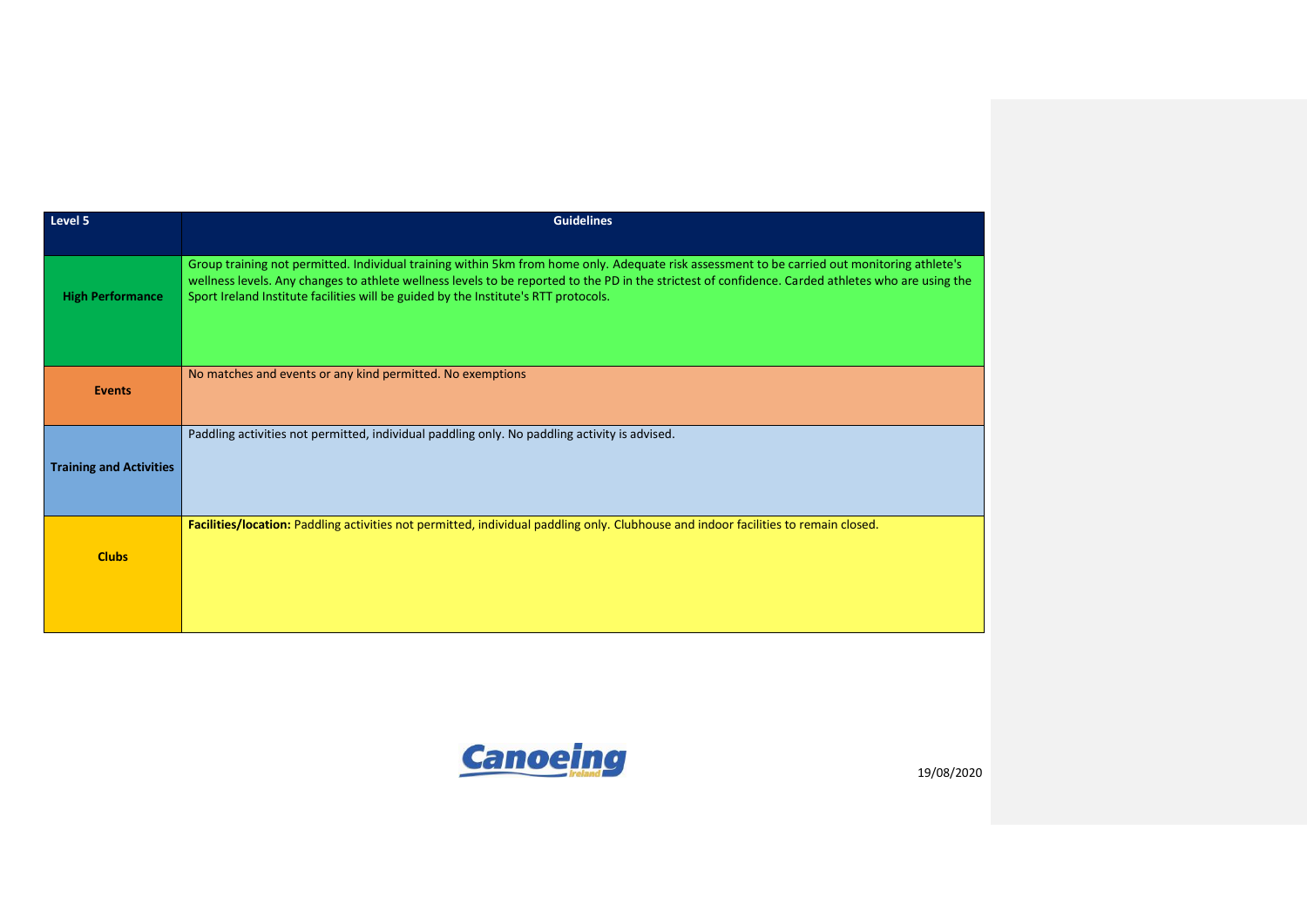| 19 <sup>th</sup> April         | <b>Guidelines</b>                                                                                                                                                                                                                                                                                                                                                                                                                                                                        |
|--------------------------------|------------------------------------------------------------------------------------------------------------------------------------------------------------------------------------------------------------------------------------------------------------------------------------------------------------------------------------------------------------------------------------------------------------------------------------------------------------------------------------------|
| <b>High Performance</b>        | Group training not permitted. Individual training within 20km from home only. Training for additional high performing athletes, as approved by<br>Sport Ireland can resume. Adequate risk assessment to be carried out monitoring athlete's wellness levels. Any changes to athlete wellness<br>levels to be reported to the PD in the strictest of confidence. Carded athletes who are using the Sport Ireland Institute facilities will be guided by<br>the Institute's RTT protocols. |
| <b>Events</b>                  | No matches and events or any kind permitted. No exemptions                                                                                                                                                                                                                                                                                                                                                                                                                               |
| <b>Training and Activities</b> | Paddling activities not permitted, individual paddling only. No paddling activity is advised. Training for additional high performing athletes, as<br>approved by Sport Ireland can resume                                                                                                                                                                                                                                                                                               |
| <b>Clubs</b>                   | Facilities/location: Paddling activities not permitted, individual paddling only. Clubhouse and indoor facilities to remain closed.                                                                                                                                                                                                                                                                                                                                                      |

Canoeing and the state of the state of the state of the state of the state of the state of the state of the state of the state of the state of the state of the state of the state of the state of the state of the state of t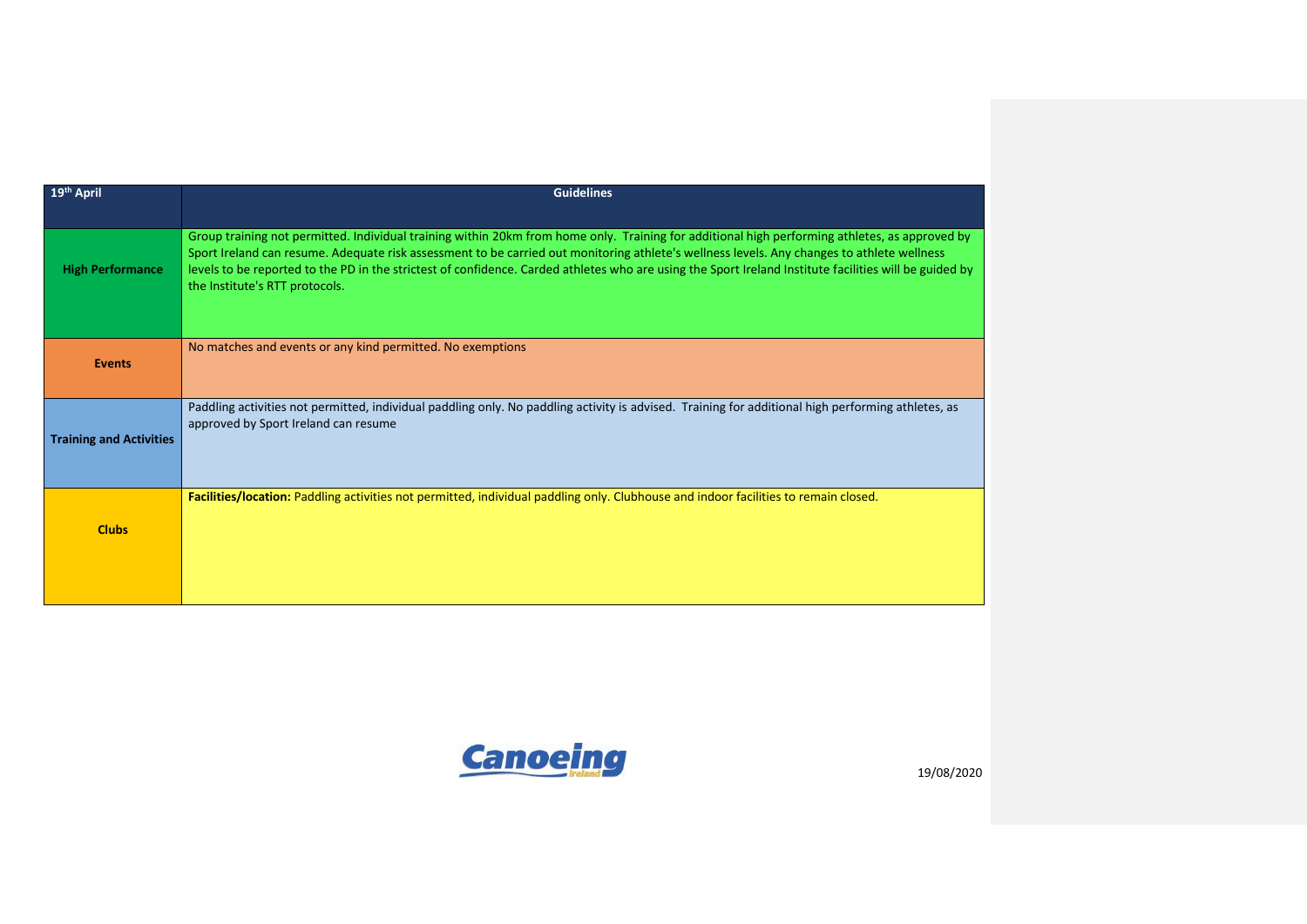| 26 <sup>th</sup> April         | <b>Guidelines</b>                                                                                                                                                                                                                                                                                                                                                                    |
|--------------------------------|--------------------------------------------------------------------------------------------------------------------------------------------------------------------------------------------------------------------------------------------------------------------------------------------------------------------------------------------------------------------------------------|
|                                | Underage non-contact outdoor training in pods of 15 can recommence. Training with 2 other households within 20km of your home is                                                                                                                                                                                                                                                     |
| <b>High Performance</b>        | permitted. Adequate risk assessment to be carried out monitoring athlete's wellness levels. Any changes to athlete wellness levels to be<br>reported to the PD in the strictest of confidence. Carded athletes who are using the Sport Ireland Institute facilities will be guided by the<br>Institute's RTT protocols.                                                              |
|                                | No matches and events or any kind permitted. No exemptions                                                                                                                                                                                                                                                                                                                           |
| <b>Events</b>                  |                                                                                                                                                                                                                                                                                                                                                                                      |
|                                | Activity for adults can begin to take place. Activities should be on a socially distanced basis and may take place between a maximum of two<br>households. Paddlers should obey Canoeing Ireland safety guidelines on safe group size.                                                                                                                                               |
| <b>Training and Activities</b> |                                                                                                                                                                                                                                                                                                                                                                                      |
|                                | Facilities/location: Activity for adults can begin to take place. Activities should be on a socially distanced basis and may take place between a<br>maximum of two households. Paddlers should obey Canoeing Ireland safety guidelines on safe group size. Underage non-contact outdoor<br>training in pods of 15 can recommence. Clubhouse and indoor facilities to remain closed. |
| <b>Clubs</b>                   |                                                                                                                                                                                                                                                                                                                                                                                      |

Canoeing and the state of the state of the state of the state of the state of the state of the state of the state of the state of the state of the state of the state of the state of the state of the state of the state of t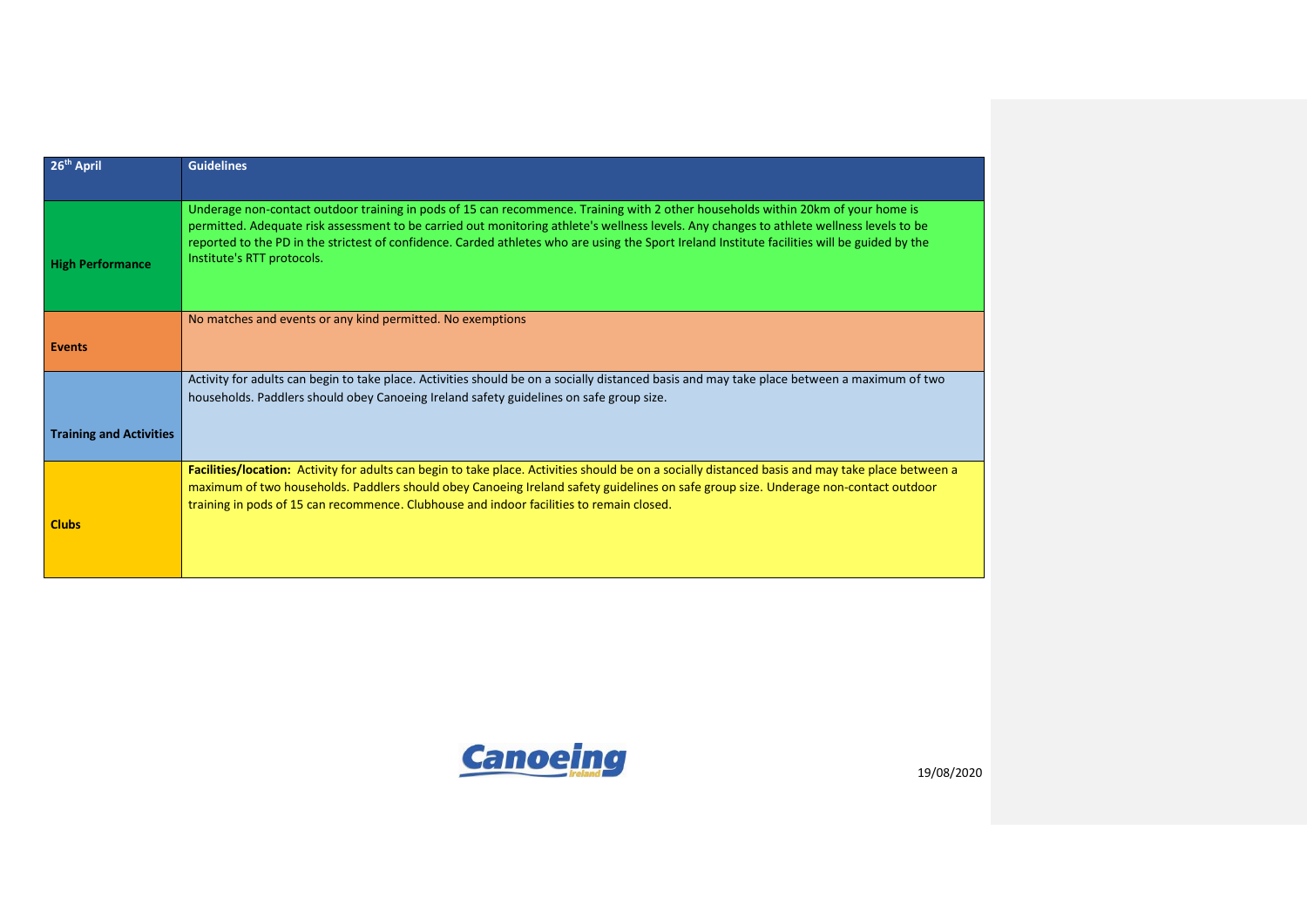### **'Pod' System**

• Organised Sports training / activity / exercise can do so in multiple pods once sufficient space is available and strict public health protocols are in place.

• The use of multiple pod's is to assist with minimising the number of people in a group while acknowledging that some outdoor and indoor facilities have the capacity to cater for larger numbers of people in a safe manner and within public health guidelines. People participating in pod training can be from different households.

• The number of pods in a given facility or area will depend on the overall size of space available. At present, the overall numbers within an Indoor facility should not exceed 50.

• The space between pods will depend on the nature, duration and intensity of the session but it should be clearly evident that the pods are independent groups not interacting with one another. At a very minimum Social Distancing of 2m between pods should be implemented.

- Depending on the frequency of activity (i.e. multiple times in a week) it may be helpful for participants to stay within the same pod.
- A coach or instructor may oversee more than one pod and should be counted in the overall numbers.
- **•** The 6 indoor /15 outdoor participant restrictions do not apply to competition, events, or tournaments

**The coach should not move freely between pods but rather oversee the activity of the pods**

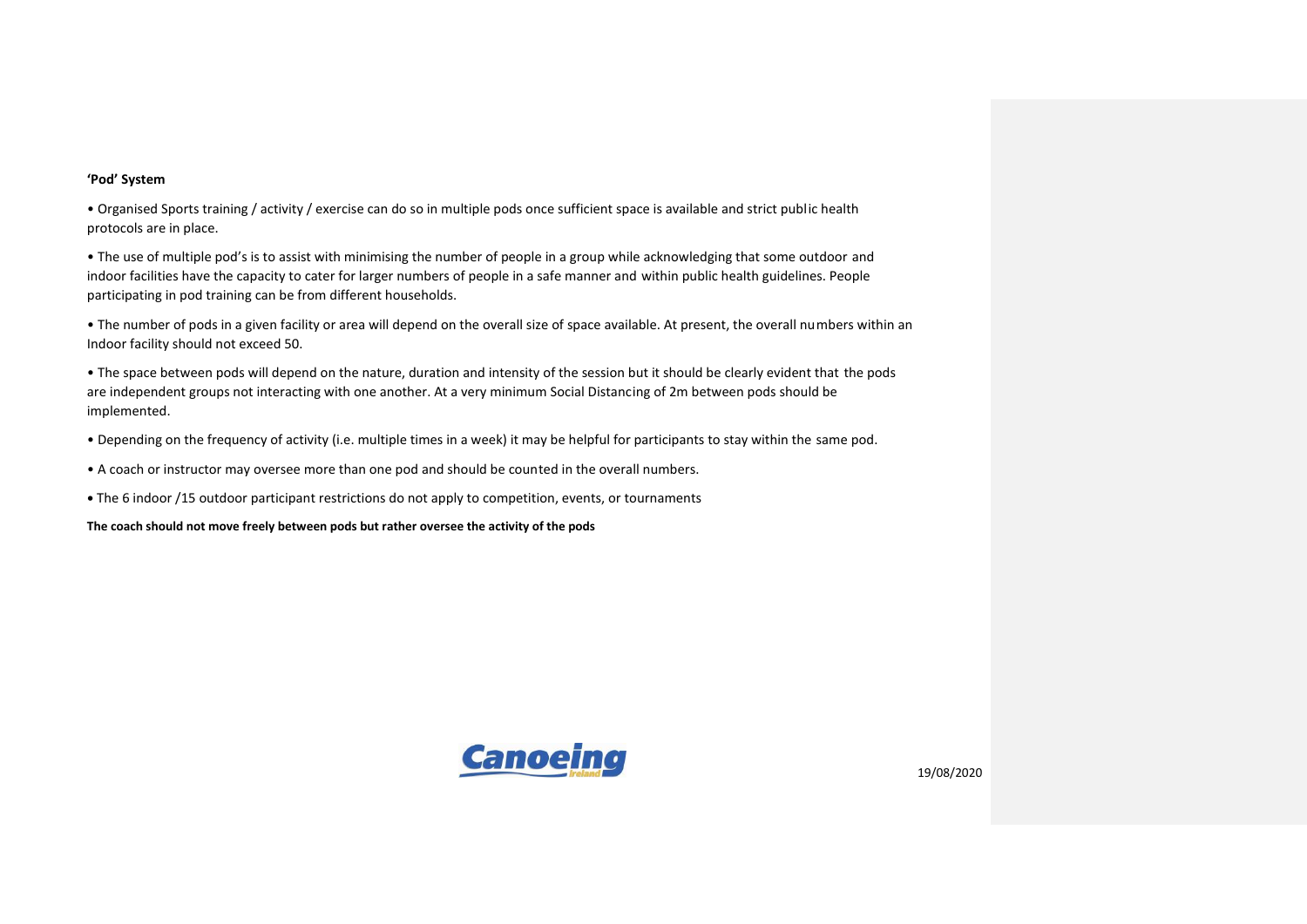#### **Considerations and Specific Requirements**

#### **General Considerations**

- To facilitate contact tracing if necessary logs of participants should be kept, either through electronic means using one of the aps available or manually.
- Each facility/club should appoint a COVID Officer with the necessary training to oversee operations and advise facility management.
- It is important the everyone recognises their duty of care to other participants and takes responsibility for adhering to social distancing and hygiene regulations.

#### **Equipment**

- Ensure that paddle sport PPE (Personal Protective Equipment) is fitted correctly this can be done by instruction and demo without the need for physical contact, PFD can be check by the person wearing the PFD by placing the thumbs under the shoulder straps and lifting up there should be little to no upward movement in the PFD.
- Consider the equipment that you are using, does the paddle craft you are using allow for ease of rescue and can you get someone back into or on the boat/board while maintaining social distancing.
- Consider the addition of increase flotation (airbags) to reduce the weight of the kayak/canoe by reducing the volume of water that it can hold.
- Can an individual be instructed to carry out a self-rescue by a more experienced person? Can a member of a person's household unit be guided to help the person get back on or into the boat/board.
- Can you carry additional methods of bailing a kayak/canoe so that people bail the water out and not need external intervention to empty the boat.
- Has all equipment undergone a rigorous cleaning and disinfection process especially soft material equipment in accordance with the manufacturer's guidelines?

**Commented [DCI1]:** I wonder do we need these sections below in this new level system update.